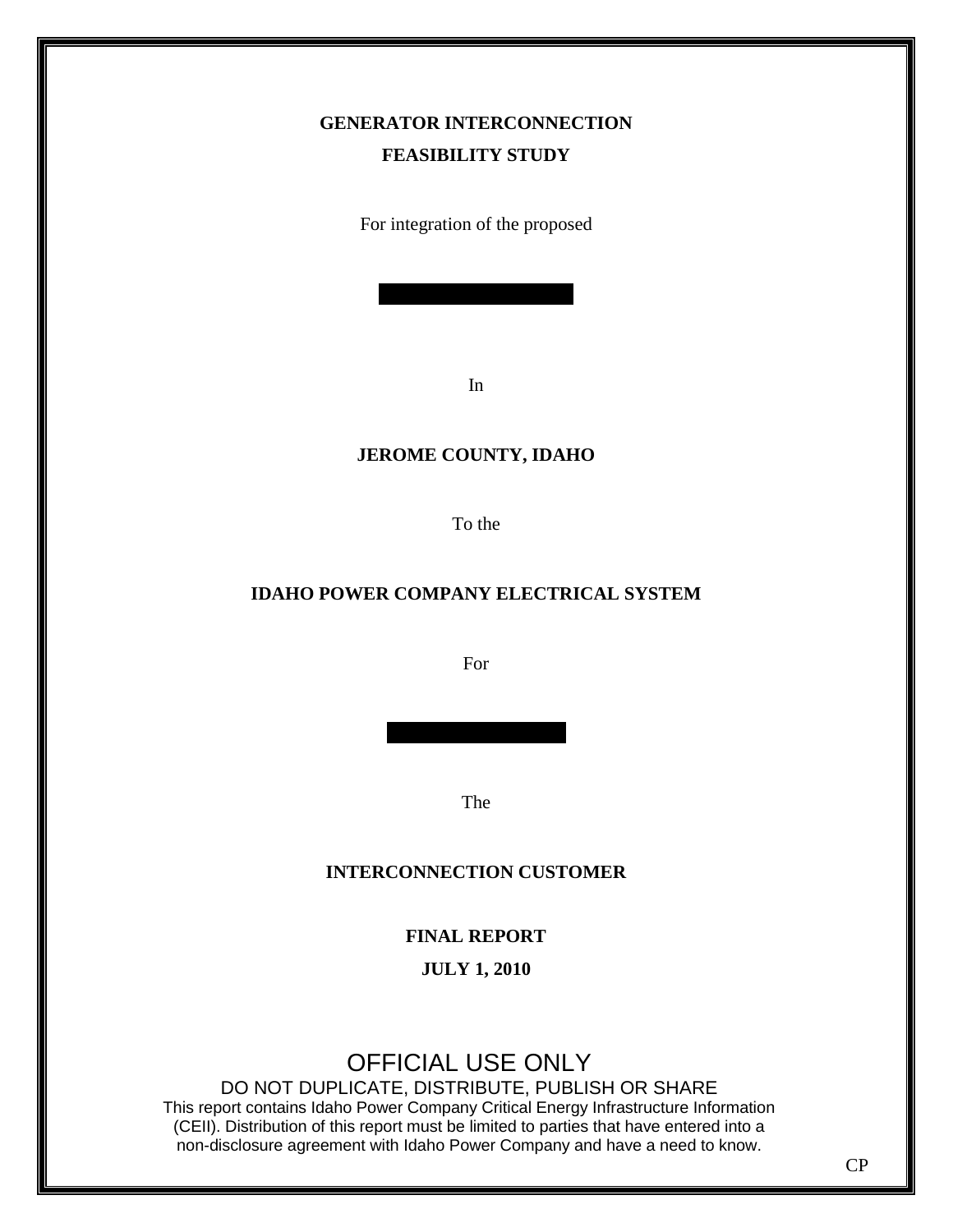#### **1.0 Introduction**

has contracted with Idaho Power Company (IPCo) to perform a Generator Interconnection Feasibility Study for the integration of their new 1.25 MW hydroelectric project (project #330 in queue). The proposed location of the project is in Idaho Power's southern Idaho service territory

This report documents the basis for and the results of this Feasibility Study for the . It describes the proposed project, the study cases used, the impact of associated projects, and results of all work in the areas of concern.

## **2.0 Summary**

The proposed project is a  $1.25$  MW hydroelectric project

The Point of Interconnection (POI) for this project with the IPCo system is in Jerome County, Idaho.

The substation serving this area is Idaho Power's substation. Currently, there is adequate capacity in this substation to serve this project.

Upgrades to the feeder will not be necessary to serve this project. However, the generation facility will be required to run at a 99% power factor (absorbing VARs) to limit voltage flicker below 5%.

Since the project will be located along with Idaho Power customer loads, a generation interconnection package will be required at the point of interconnection.

The estimated cost of all known required upgrades and interconnection equipment is **\$200,000.**

This project's Feasibility Study only addresses the ability of the project to interconnect to the system, there are no transmission rights secured for the project until a transmission system request is submitted by the corresponding transmission customer. The required transmission facilities, if any, to support energy transfers will then be determined based on first come first serve basis (queue order).

## OFFICIAL USE ONLY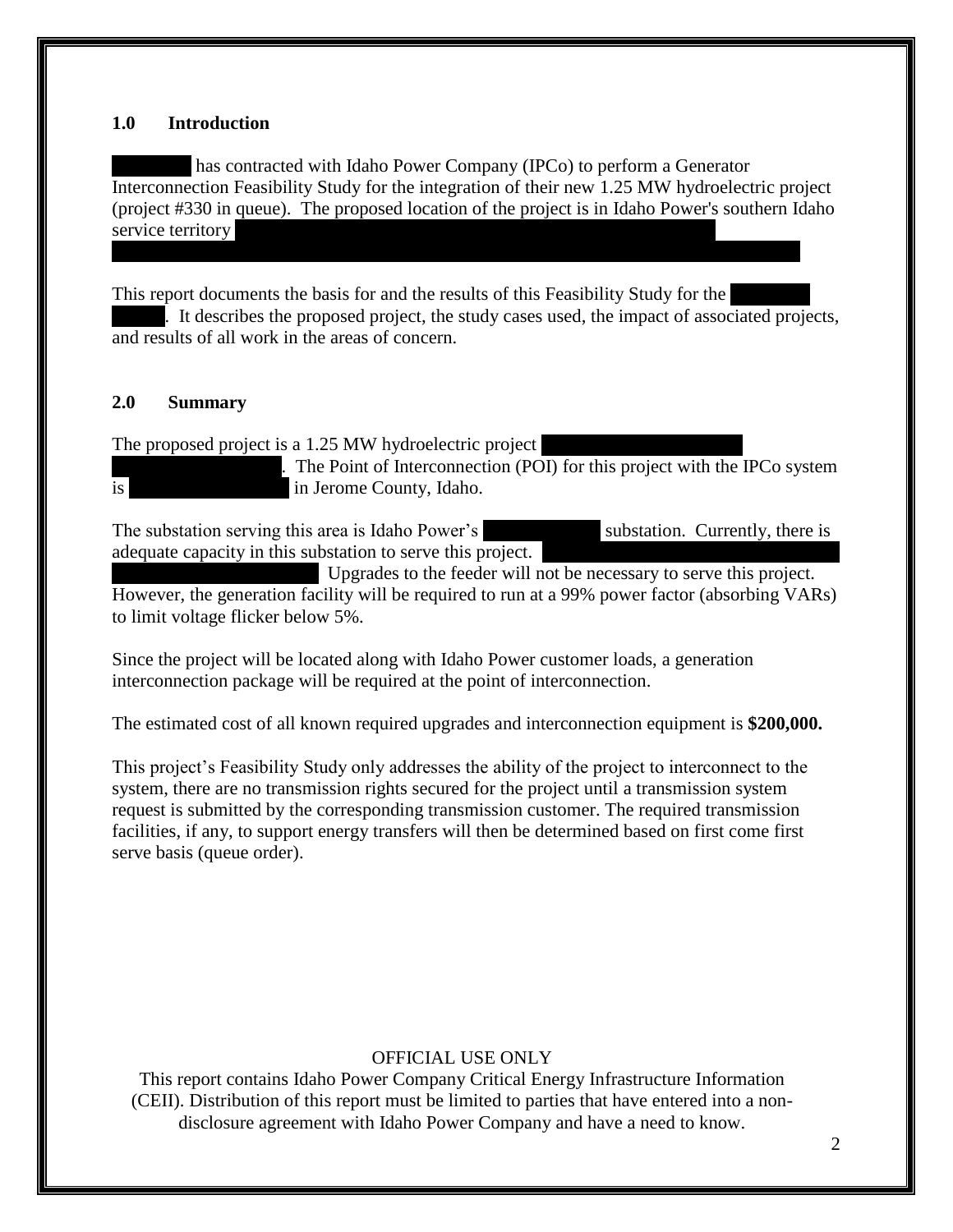## **3.0 Scope of Interconnection Feasibility Study**

The Interconnection Feasibility Study was done and prepared in accordance with Idaho Power Company Standard Generator Interconnection Procedures, to provide a preliminary evaluation of the feasibility of the interconnection of the proposed generating project to the Idaho Power system. As listed in the Interconnection Feasibility Study agreement, the Interconnection Feasibility Study report provides the following information:

- preliminary identification of any circuit breaker short circuit capability limits exceeded as a result of the interconnection;
- preliminary identification of any thermal overload or voltage limit violations resulting from the interconnection; and
- preliminary description and non-binding estimated cost of facilities required to interconnect the Small Generating Facility to the Distribution System and to address the identified short circuit and power flow issues.

All other proposed Generation projects prior to this project in the Generator Interconnect queue were considered in this study**.** A current list of these projects can be found on the Idaho Power web site as follows:

**[http://www.oatioasis.com/ipco/index.html.](http://www.oatioasis.com/ipco/index.html)**

## **4.0 Description of Proposed Generating Project**

The Project proposes to connect to the Idaho Power distribution system for an injection of  $1.25$  MW (maximum project output)

## **5.0 Description of Existing Transmission Facilities**

## The transmission line serving this area is Idaho Power's

 $\ln 2.85$  milie 138 kV line. continuous the other proposed. generation projects in the queue ahead of this project, there is adequate capacity available on this

particular line to serve the proposed project.

## **6.0 Description of Existing Substation Facilities**

## OFFICIAL USE ONLY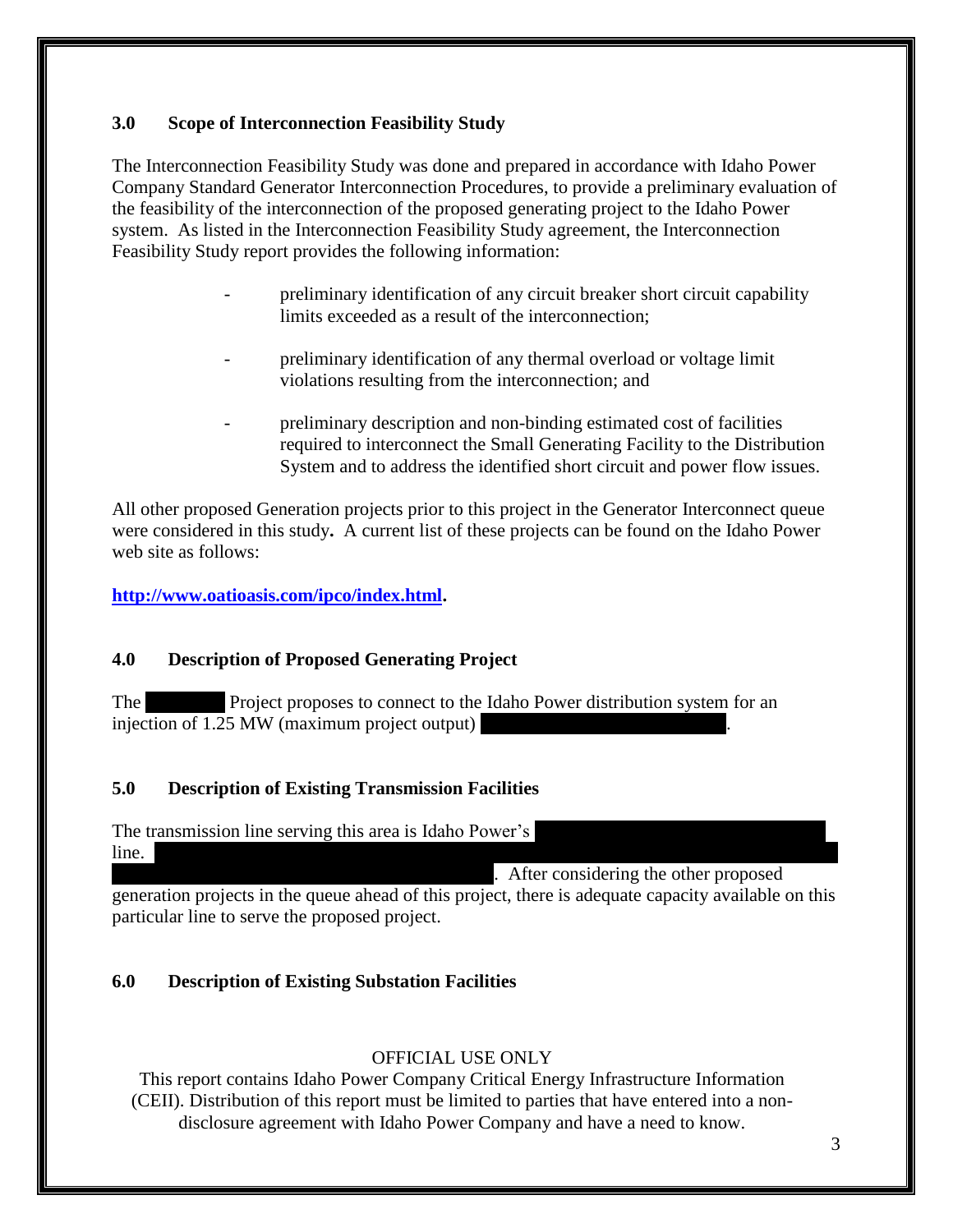The substation serving this area is Idaho Power's substation, which is located at  $\blacksquare$ in Jerome County. The existing substation transformer is a  $138:34.5 \text{ kV}$ transformer There is adequate capacity at HYDA substantial to interconnect the proposed generation project.

## **7.0 Description of Existing Distribution Facilities**

The point of interconnection is one half mile north of the intersection of  $\blacksquare$ . The distribution feeder serving this area is the  $\frac{34.5 \text{ kV}}{4.5 \text{ kV}}$  feeder. This is a grounded wye feeder operating at 34.5 kV and 12.5 kV. The point of interconnection will occur at the  $12.5 \text{ kV}$  voltage level. The conductors from the substation to the generator include The continuous thermal operating ratings. are 20.9 MVA, 55.7 MVA, 11.6 MVA, 11.6 MVA, 11.6 MVA, 11.6 MVA, 12.29 MVA, 12.29 MVA and 3.29 MVA and 3.29 MVA

There is adequate conductor ampacity on this feeder to serve this proposed project.

However, with the existing distribution facilities and the generation project at unity power factor the voltage flicker cannot be contained to 5% when the generation starts up or is tripped off. As a result, the generating facility will have to run at a 99% power factor. That is, the facility will have to absorb 180 kVAR when generating. Because has the ability to provide those VARs no additional VAR support is needed on the feeder to help meet that required power factor.

The POI will be to the existing  $12.5 \text{ kV}$  grounded wye feeder in Jerome County, Idaho. Refer to Appendix A section 3 for additional grounding requirements.

## **8.0 Circuit Breaker Short Circuit Limits**

The feeder breakers at Substation (Substation are each Square D type "SF6" breakers designed for **600 continuous load current and each have a maximum fault current** interrupting rating of 12,500 amps. These breakers are operating on 34.5 kV feeders.

The maximum available fault current with the  $1.25 \text{ MW}$  project connected is approximately 5000 Amps at  $\frac{1}{\sqrt{1-\frac{1}{\sqrt{1-\frac{1}{\sqrt{1-\frac{1}{\sqrt{1-\frac{1}{\sqrt{1-\frac{1}{\sqrt{1-\frac{1}{\sqrt{1-\frac{1}{\sqrt{1-\frac{1}{\sqrt{1-\frac{1}{\sqrt{1-\frac{1}{\sqrt{1-\frac{1}{\sqrt{1-\frac{1}{\sqrt{1-\frac{1}{\sqrt{1-\frac{1}{\sqrt{1-\frac{1}{\sqrt{1-\frac{1}{\sqrt{1-\frac{1}{\sqrt{1-\frac{1}{\sqrt{1-\frac{1}{\sqrt{1-\frac{1}{\sqrt{1-\frac{1}{$ contribute about 200 of fault current. This study indicates that there is adequate short circuit interrupting capability on these breakers for the addition of the generators.

## **9.0 Description and Cost Estimate of Required Facility Upgrades**

There are no upgrades to the IPCo system for the connection of this project.

## OFFICIAL USE ONLY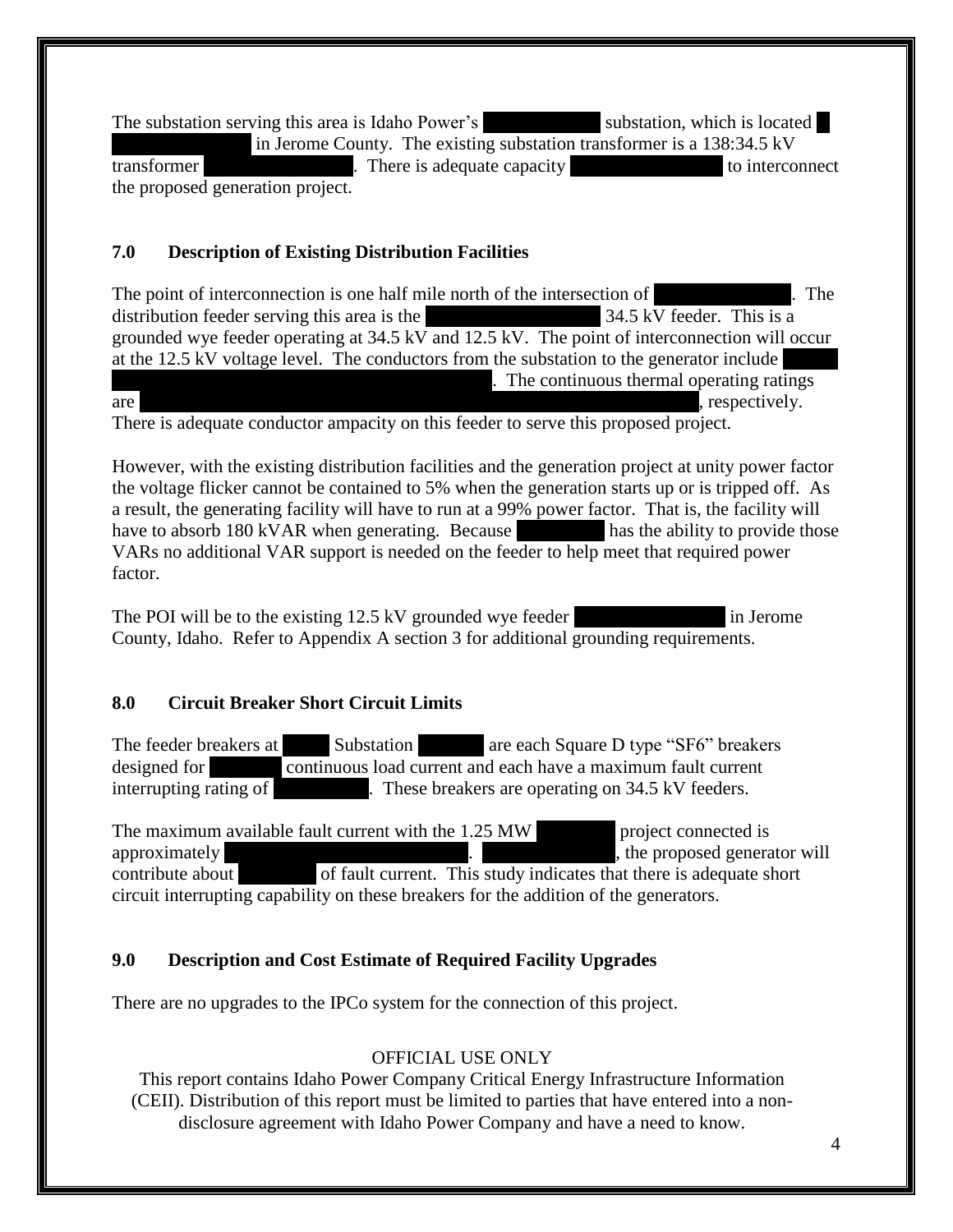Since the generation will be located along with Idaho Power customer loads, a generation interconnection package will be required at the point of interconnection. The generator interconnection protection package will include four distribution poles to mount a local service transformer, solid blade disconnects, primary metering package, recloser, relays, fuses and riser per Idaho Power's standard for generators connected to the distribution system.

The estimated cost to interconnect the 1.25 MW hydroelectric generation project is shown in Table 1. The estimated costs below include installation labor costs, IPC overheads and Idaho State sales tax. Tax Gross Up has not been included presuming construction of interconnection facilities will not qualify under IRS rules as a taxable event.

| <b>Description</b>                                   | <b>Estimated Cost</b> |
|------------------------------------------------------|-----------------------|
| <b>Generation Interconnection Protection Package</b> |                       |
|                                                      | \$200,000             |
| <b>Total Estimated Cost</b>                          | \$200,000             |

Table 1: Estimated Costs for Generator Interconnect

#### **10.0 Description of Operating Requirements**

In addition to the upgrades listed in section 9.0 of this report, the proposed project must meet several operating requirements. Voltage flicker at startup and during operation will be limited to less than 5% as measured at the point of interconnection. In order to meet this, the project must be controlled to operate at a 99% power factor (underexcited) or meet the voltage schedule provided by Idaho Power. If this requirement cannot be met, further voltage studies will be necessary.

The project is required to comply with the applicable Voltage and Current Distortion Limits found in IEEE Standard 519-1992 *IEEE Recommended Practices and Requirements for Harmonic Control in Electrical Power Systems*. The project must also limit the ground fault current at the point of interconnection to 20 Amps. See Appendix A for more details.

#### **11.0 Conclusions**

The requested interconnection of the 1.25 MW Project to Idaho Power's system was studied. The results of this study confirm that the existing Idaho Power system can handle this project. No Transmission System Impact Study will be required but transmission rights still need to be secured.

#### OFFICIAL USE ONLY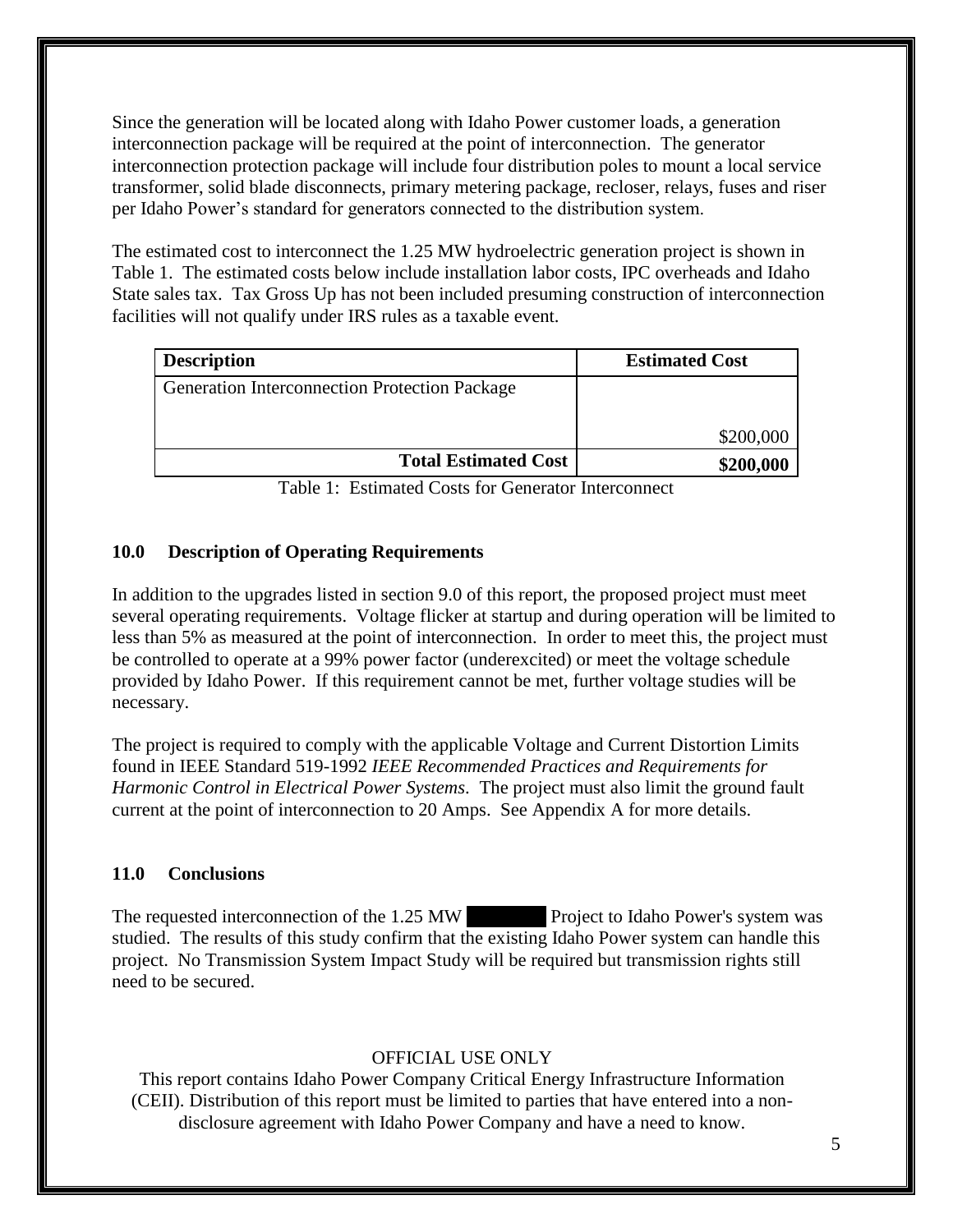## **APPENDIX A**

#### **A-1.0 Method of Study**

The Feasibility Study plan inserts the Project up to the maximum requested injection into the selected Western Electric Coordinating Council (WECC) power flow case and then, using Power World Simulator Version 12, examines the impacts of the new resource on Idaho Power's transmission system (lines, transformers, etc.) within the study area under various operating/outage scenarios. The WECC and Idaho Power reliability criteria and Idaho Power operating procedures were used to determine the acceptability of the configurations considered. The WECC case is a recent case modified to simulate stressed but reasonable pre-contingency energy transfers utilizing the IPC system. For distribution feeder analysis, Idaho Power utilizes Advantica's SynerGEE Software.

#### **A-2.0 Acceptability Criteria**

The following acceptability criteria were used in the power flow analysis to determine under which system configuration modifications may be required:

The continuous rating of equipment is assumed to be the normal thermal rating of the equipment. This rating will be as determined by the manufacturer of the equipment or as determined by Idaho Power. Less than or equal to 100% of continuous rating is acceptable.

Idaho Power's Voltage Operating Guidelines were used to determine voltage requirements on the system. This states, in part, that distribution voltages, under normal operating conditions, are to be maintained within plus or minus 5% (0.05 per unit) of nominal everywhere on the feeder. Therefore, voltages greater than or equal to 0.95 p.u. voltage and less than or equal to 1.05 p.u. voltage are acceptable.

Voltage flicker during starting or stopping the generator is limited to 5% as measured at the point of interconnection, per Idaho Power's T&D Advisory Information Manual.

Idaho Power's Reliability Criteria for System Planning was used to determine proper transmission system operation.

All customer generation must meet IEEE 519 and ANSI C84.1 Standards.

All other applicable national and Idaho Power standards and prudent utility practices were used to determine the acceptability of the configurations considered.

#### OFFICIAL USE ONLY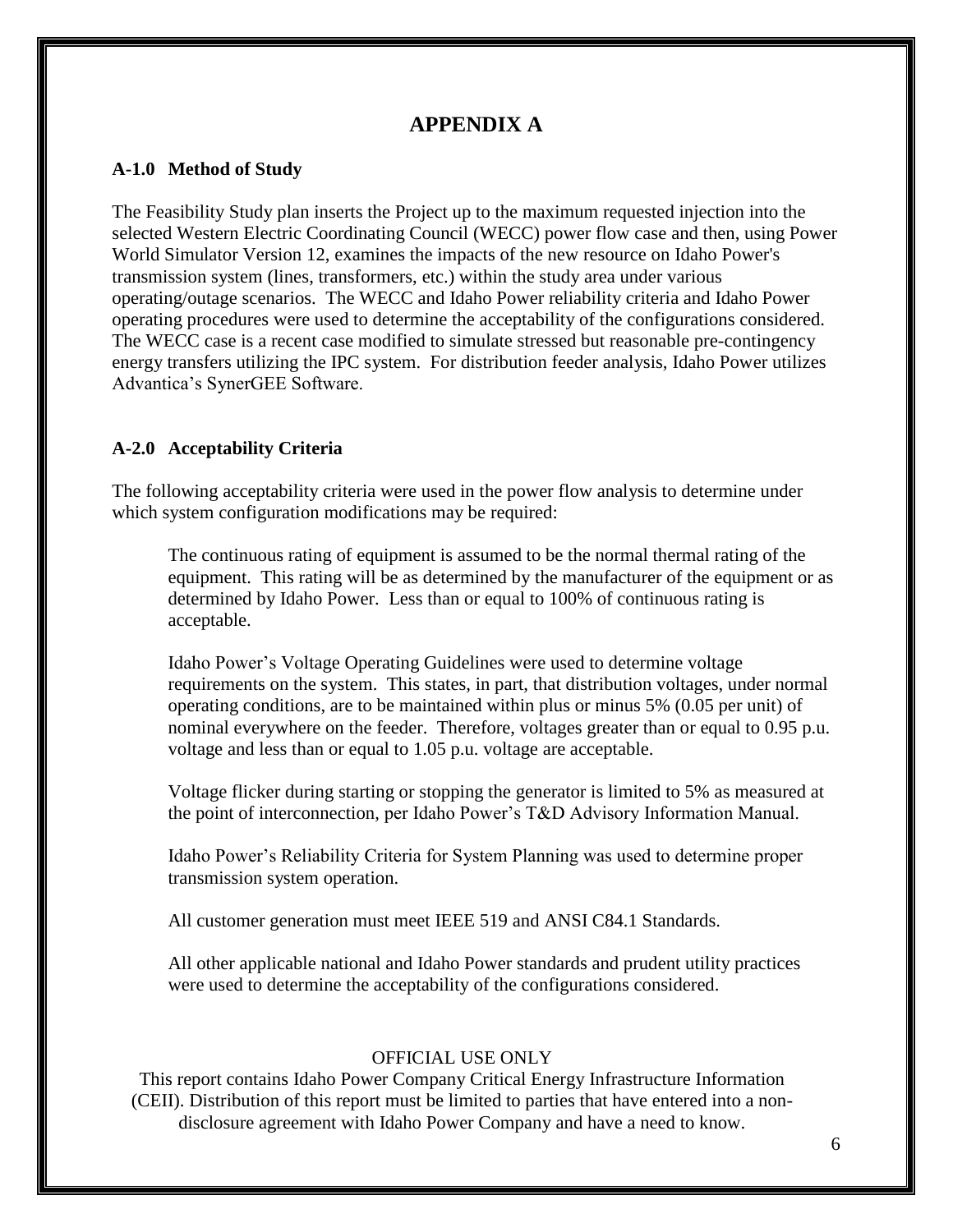The stable operation of the system requires an adequate supply of volt-amperes reactive (VARs) to maintain a stable voltage profile under both steady-state and dynamic system conditions. An inadequate supply of VARs will result in voltage decay or even collapse under the worst conditions.

Equipment/line/path ratings used will be those that are in use at the time of the study or that are represented by IPC upgrade projects that are either currently under construction or whose budgets have been approved for construction in the near future. All other potential future ratings are outside the scope of this study. Future transmission changes may, however, affect current facility ratings used in the study.

#### **A-3.0 Grounding Requirements**

Idaho Power Company (IPC) requires interconnected transformers to limit their ground fault current to 20 amps at the point of interconnection.

#### **A-4.0 Electrical System Protection Guidance**

IPC requires electrical system protection per Requirements for Generation Interconnections found on the Idaho Power Web site, [http://www.idahopower.com/aboutus/business/generationInterconnect/.](http://www.idahopower.com/aboutus/business/generationInterconnect/)

## **A-5.0 WECC Coordinated Off-Nominal Frequency Load Shedding and Restoration Requirements**

IPC requires frequency operational limits to adhere to WECC Under-frequency and Overfrequency Limits per the WECC Coordinated Off-Nominal Frequency Load Shedding and Restoration Requirements available upon request.

#### OFFICIAL USE ONLY